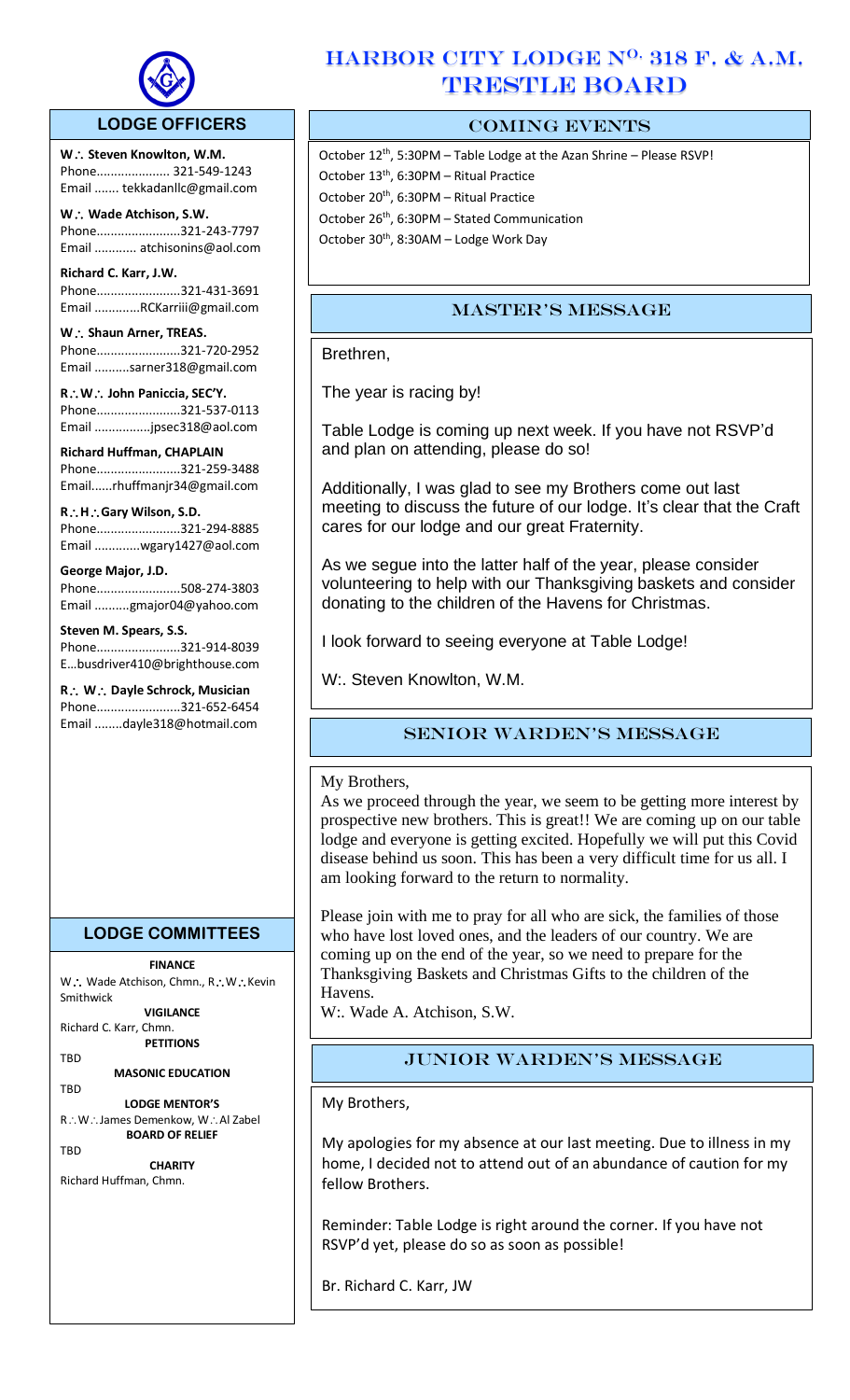#### **LODGE COMMITTEES cont.**

**LODGE PROPERTY** R∴W∴Dayle Schrock, Chmn., Richard Huffman **LODGE INSTRUCTOR**

TBD

**OFFICERS RITUAL ASSIST.** TBD

**CATECHISM INSTRUCTOR**

TBD **LODGE LIBRARIAN**

W∴ Al Zabel **SICKNESS & DISTRESS TRD** 

**INVESTIGATION** Richard C. Karr, W.: Henry Engel

### **PAST MASTERS**

| *Aubrey Bates PDDGM 1954                                        |  |
|-----------------------------------------------------------------|--|
| *E. R. Mayfield 1955                                            |  |
| *Richard F. Griffie,1956                                        |  |
| PDDGM & PGM 1976-77                                             |  |
| Raymond McAlpine 1957                                           |  |
|                                                                 |  |
| *Steven Rianaldo PDDGM1959                                      |  |
| *Richard F. Griffie,1960                                        |  |
| PDDGM & PGM 1976-77<br>PDDGM & PGM 1976-77<br>*Keith Brown 1961 |  |
|                                                                 |  |
|                                                                 |  |
| * Charles McLin1963                                             |  |
| *George Schulthies1964                                          |  |
| *Paul V. Gandy  1965                                            |  |
| *Adam Budris PDDGM1966                                          |  |
| John Beasley1967                                                |  |
|                                                                 |  |
| *Robert Notvest1969                                             |  |
| Robert M. Bullock1970                                           |  |
| *Edward P. Abbott1971                                           |  |
| *Glenn T. StittPDDGM1972                                        |  |
| *Robert L. Goldsmith1973                                        |  |
| PDDGM, PGM 1983-84                                              |  |
| Carl G. Planck, Jr1974                                          |  |
| Douglas Dagley1975                                              |  |
| *Henry Farrow1976                                               |  |
| *Donald R. Pacetti1977                                          |  |
| Patrick A. Galbraith1978                                        |  |
| *Curtis Horton1979                                              |  |
| *James H. Bragg1980                                             |  |
| Robert C. Birmie1981                                            |  |
| *Wallace L. Whiting1982                                         |  |
| Stanley W. Miller1983                                           |  |
| *Gerald T. Freese1984                                           |  |
| Ronald E. LaCair1985                                            |  |
| Charles R.R. Walle1986                                          |  |
| Corenth Owens1987                                               |  |
| Karol M. DziegielPDDGM1988                                      |  |
| Allen P. Gregg1989                                              |  |
|                                                                 |  |
| *George Ed. Gardner, Jr1991                                     |  |
| William C. White1992                                            |  |
| Kenneth L. Jenkins 1993                                         |  |
| Robert P. Edmiston1994                                          |  |
| Thomas L. MoorePDDGM1995                                        |  |
|                                                                 |  |
| Mark C. Mason1997                                               |  |
| John PanicciaPDDGM1998                                          |  |
| Dayle SchrockPDDGM1999                                          |  |
| Jim Kerrigan2000                                                |  |
| R:.H:.Gary Wilson .2001                                         |  |
| Fred BakerPDDGM2002                                             |  |
| Ron TrinklePDDGM2003                                            |  |
|                                                                 |  |
|                                                                 |  |
| George GoddardPDDGM 2006                                        |  |
|                                                                 |  |
| Michael Hutzler2008                                             |  |
| James DemenkowPDDGM2009                                         |  |
|                                                                 |  |
| Wade Atchison2011                                               |  |
|                                                                 |  |

# CHAPLAIN'S MESSAGE

Greetings my Brothers from Loxley Alabama. We are enjoying the great weather, the Grandchildren (who technically are not children), and the great grandchildren who are awesome. I know why great grandchildren are left for the young parents, they are too energetic for old folks. I pray that all my Brothers are in good health and enjoying my vacation. I am sorry I was not in attendance for brothers Greg and John's Fellow Craft Degree, I hope the turn out was good.

#### BROTHERS and their FAMILIES REQUIRING PRAYERS:

Brother's Tom, Gary, Doug, Donald and Wife, Wade and Family, George, and others I may not know. Remember, it is incumbent upon us to keep these and other Brothers in our prayers.

Br. Richard Huffman, Chaplain

### Secretary's Message

Greetings my Brothers,

I hope you and your Families are doing well. I have sent out final notices for non-payment of dues for 2021 prior to September 30 th in accordance with Article X Section 20 of the Constitution. If you have not paid your 2021 Dues please do so ASAP to avoid suspension on December 27, 2021. The 2022 Dues notices have been mailed out. Please note Per Capita went up \$5.00.

We have a new kitchen oven system and charbroil grill and they look great! If anyone would like to donate to offset the expenses on purchasing the equipment and Installation that would really assist YOUR Lodge and would be greatly appreciated!

Take care and I look forward to seeing you at our Annual Table Lodge on October 12 the at the Azan Shrine Center!

Respectfully and Fraternally, R:.W:. John Paniccia Secretary 2021